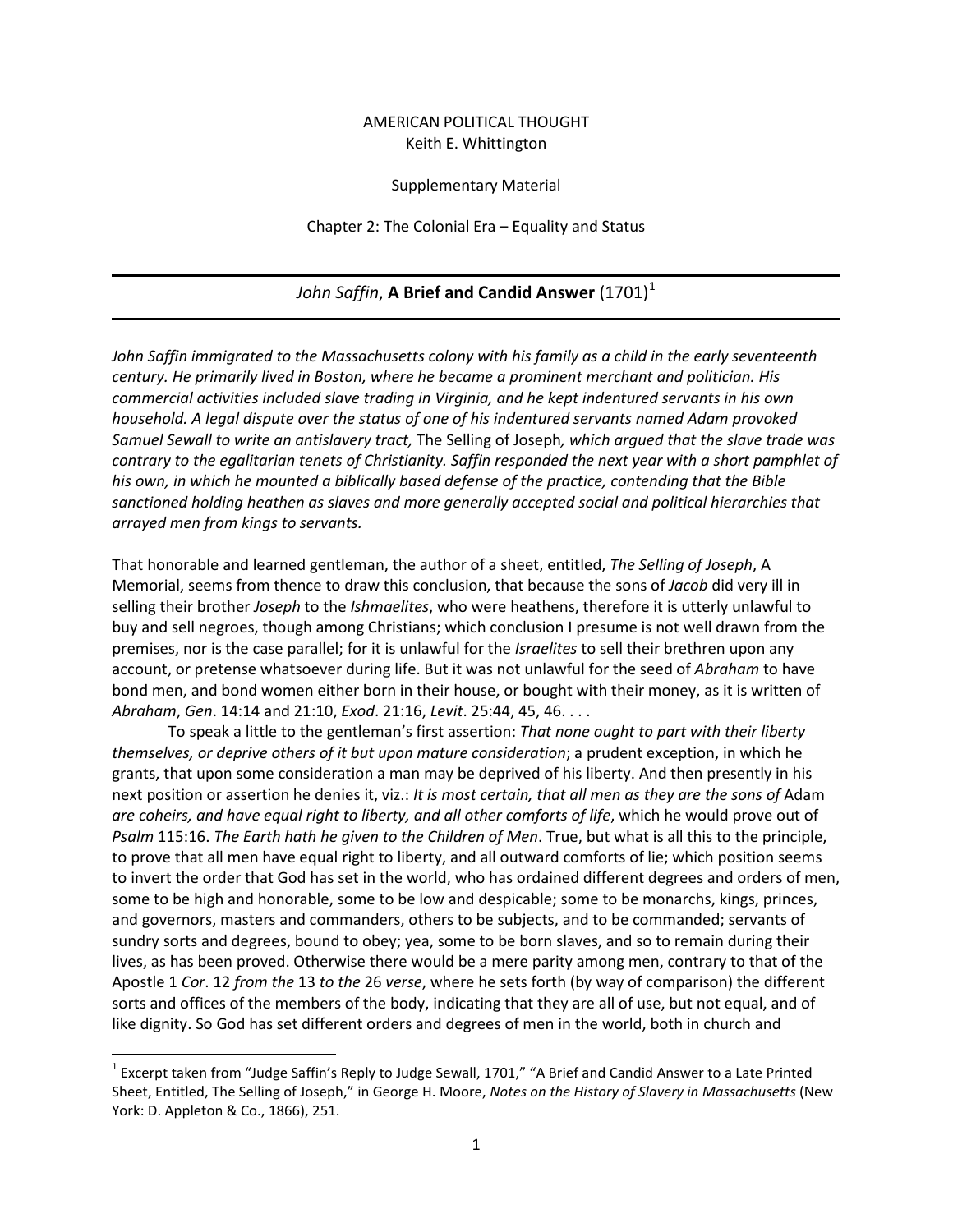commonweal. Now, if this position of parity should be true, it would then follow that the ordinary course of divine providence of God in the world should be wrong, and unjust (which we must not dare to think, much less to affirm) and all the sacred rules, precepts and commands of the Almighty which he has given the son of men to observe and keep in their respective places, orders and degrees, would be to no purpose; which unaccountably derogate from the divine wisdom of the most high, who has made nothing in vain, but has holy ends in all his dispensations to the children of men.

In the next place, this worthy gentleman makes a large discourse concerning the utility and convenience to keep the one, and inconvenience of the other; respecting white and black servants, which conduces most to the welfare and benefit of this province: which he concludes to be white men, who are in many respects to be preferred before blacks; who doubts that? Does it therefore follow, that it is altogether unlawful for Christians to buy and keep negro servants (for this is the thesis) but that those that have them ought in conscience to set them free, and so lose all the money they cost (for we must not live in any known sin) this seems to be his opinion; but it is a question whether it ever was the gentleman's practice? But if he could persuade the General Assembly to make an act, that all that have negroes, and do set them free, shall be reimbursed out of the public treasure, and that there shall be no more negroes brought into the country; 'tis probable that there would be more of his opinion; yet he would find it a hard talk to bring the country to consent thereto; for then the negroes must all be sent out of the country, or else the remedy would be worse than the disease; and it is to be feared that those negroes that are free, if there be not some strict course taken with them by authority, they will be a plague to this country.

*Again*, if it should be unlawful to deprive them that are lawful captives, or bondmen of their liberty for life being heathens; it seems to be more unlawful to deprive our brethren, of our own or other Christian nations of the liberty (though but for a time) by binding them to serve some seven, ten, fifteen, and some twenty years, which oft times proves for their whole life, as many have been; which in effect is the same in nature, though different in the time, yet this was allowed among the *Jews* by the law of God; and is the constant practice of our own and other Christian nations in the world: the which our author by his dogmatic assertions does condemn as irreligious; which is diametrically contrary to the rules and precepts which God has given the diversity of men to observe in their respective stations, callings, and conditions of life, as has been observed.

And to illustrate his assertion our author brings in by way of comparison the law of God against man stealing, on pain of death: intimating thereby, that buying and selling of negroes is a breach of that law, and so deserves death: a severe sentence: but herein he begs the question with a *caveat emptor*. For, in that very chapter there is a dispensation to the people of *Israel*, to have bond men, women and children, even of their own nation in some cases; and rules given therein to be observed concerning them; Verse the *4th*. And in the before cited place, *Levit*. 25:44, 45, 46. Though the Israelites were forbidden (ordinarily) to make bond men and women of their own nation, but of strangers they might: the words run thus, verse 44. *Both thy Bond men, and they Bond maids which thou shalt have shall be of the Heathen, that are round about you: of them shall you Buy Bond men and Bond maids*, etc. See also, 1 *Cor*. 12, 13. Whether we be bond or free, which shows in the times of the New Testament, there were bond men also, etc.

*In fine*, the sum of this long harangue, is no other, than to compare the buying and selling of negroes unto to the stealing of men, and the selling of *Joseph* by his brethren, which bears no proportion therewith, nor is there any congruity therein, as appears by the foregoing texts.

Our author does further proceed to answer some objections of his own framing, which he supposes some might raise.

Objection 1. *That these Blackamores are of the posterity of* Cham*, and therefore under the curse of slavery*. *Gen*. 9:25, 26, 27. The which the gentleman seems to deny, saying, *they were the seed of Canaan that were cursed, etc*.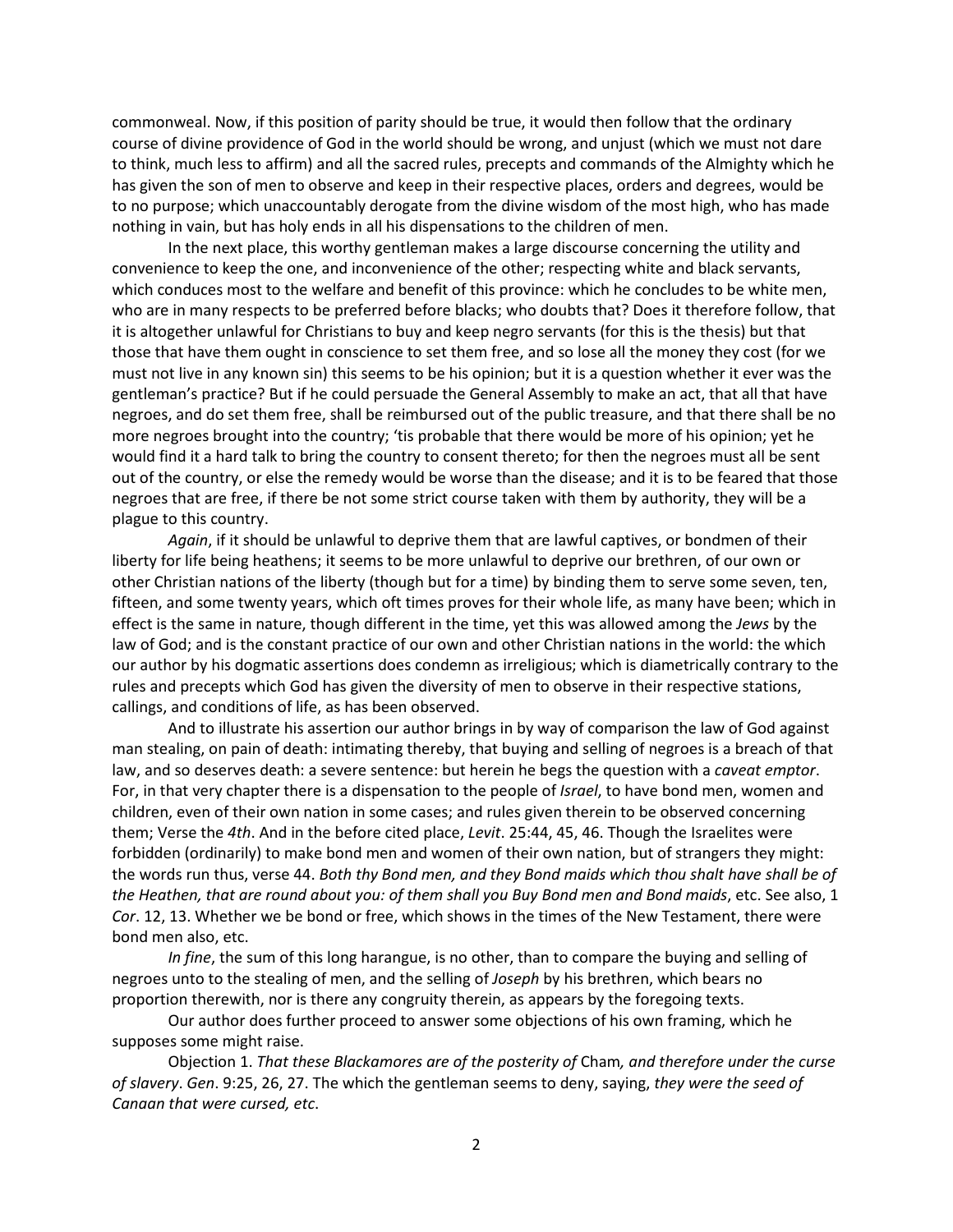*Answer*. Whether they were so or not, we shall not dispute: this may suffice, that not only the seed of *Cham* or *Canaan*, but any lawful captives of other heathen nations may be made bond men as has been proved.

Objection 2. *That the negroes are bought out of pagan countries into places where the gospel is preached*. To which he replies, *that we must not do evil that good may come of it*.

*Answer*. To which we answer, that it is no evil thing to bring them out of their own heathenish country, where they may have the knowledge of the true God, be converted and eternally saved.

Objection 3. *The Africans have wars one with another*; our ships bring lawful captives taken in those wars.

To which our author answers conjecturally, and doubtfully, *for ought we know*, that which may or may not be; which is insignificant, and proves nothing. He also compares the negro wars, one nation with another, with the wars between *Joseph* and his brethren. But where does he read of any such war? We read indeed of a domestic quarrel they had with him, they envied and hated *Joseph*; but by what is recorded, he was merely passive and meek as a lamb. The gentleman further adds, *That there is not any war but is unjust on one side, etc*. Be it so, what does that signify: We read of lawful captives taken in the wars, and lawful to be bought and sold without contracting the guild of the *aggressors*; for which we have the example of *Abraham* before quoted; but if we must say while both parties warring are in the right, there would be no lawful captives at all to be bought; which seems to be ridiculous to imagine, and contrary to the tenor of Scripture, and all human histories on that subject.

Objection 4. *Abraham had servants bought with his money, and born in his house*. *Gen*. 14:14. To which our author answers, *until the circumstances of Abraham's purchase be recorded, no argument can be drawn from it*.

*Answer*. To which we reply, this is also dogmatic, and proves nothing. He further adds, *in the meantime charity obliges us to conclude, that he knew it was lawful and good*. Here the gentleman yields the case; for if we are in charity bound to believe *Abraham's* practice, in buying and keeping *slaves* in his house to be lawful and good: then it follows, that our imitation of him in this his moral action, is as warrantable as that of his faith; *who is the father of all them that believe*. *Rom*. 4:16.

In the close of all, our author quotes two more places of Scripture, *viz*; *Levit*. 25:46 and *Jer*. 34, *from the* 8 *to the* 22 *v*. To prove that the people of Israel were strictly forbidden the buying and selling one another for *slaves*: who questions that? And what is that to the case in hand? What a strange piece of logic is this? 'Tis unlawful for Christians to buy and sell one another for slaves. *Ergo*, it is unlawful to buy and sell negroes that are lawful captured heathens.

And after a serious exhortation to us all to love one another according to the command of Christ. *Math*. 5:43, 44. This worthy gentleman concludes with this assertion, *that these Ethiopians as black as they are, seeing they are the sons and daughters of the first* Adam*; the brethren and sisters of the second* Adam*, and the offspring of God; we ought to treat them with a respect agreeable*.

*Answer*. We grant it for a certain and undeniable verity, that all mankind are the sons and daughters of *Adam*, and the creatures of God: But it does not therefore follow that we are bound to love and respect all men alike; this under favor we must take leave to deny; we ought in charity, if we see our neighbor in want, to relieve them in a regular way, but we are not bound to give them so much of our estates, as to make them equal with ourselves, because they are our brethren the sons of *Adam*, no, not our own natural kinsmen: We are exhorted *to do good unto all, but especially to them who are of the household of faith*, *Gal*. 6:10 And we are to love, honor and respect all men according to the gift of God that is in them: I may love my servant well, but my son better; charity begins at home, it would be a violation of common prudence, and a breach of good manners, to treat a prince like a peasant. And this worthy gentleman would deem himself much neglected, if we should show him no more deference than to an ordinary porter: and therefore these florid expressions, the sons and daughters of the first *Adam*, the brethren and sisters of the second *Adam*, and the offspring of God, seem to be misapplied to import